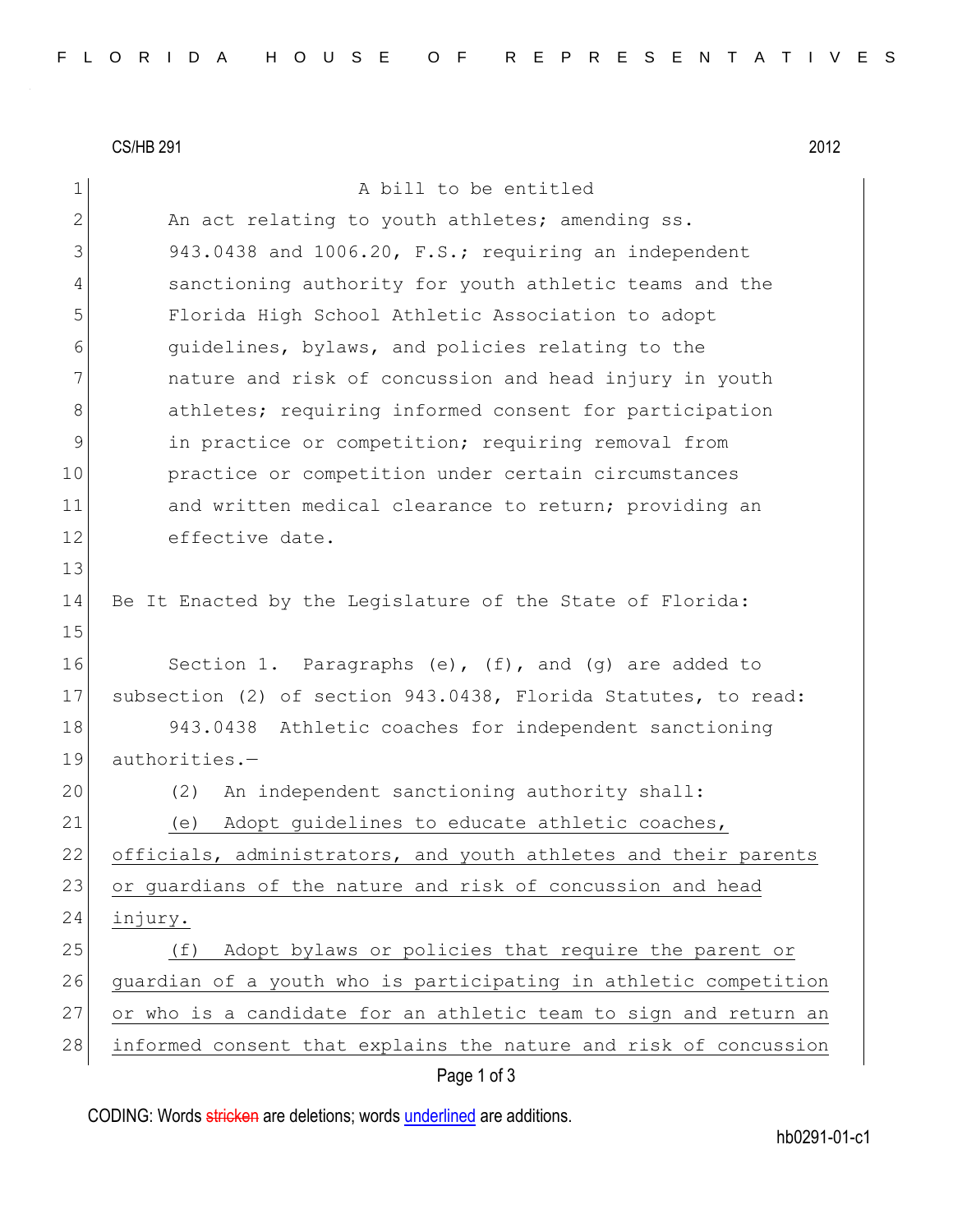## CS/HB 291 2012

| 29 | and head injury, including the risk of continuing to play after |
|----|-----------------------------------------------------------------|
| 30 | concussion or head injury, each year before participating in    |
| 31 | athletic competition or engaging in any practice, tryout,       |
| 32 | workout, or other physical activity associated with the youth's |
| 33 | candidacy for an athletic team.                                 |
| 34 | (g) Adopt bylaws or policies that require each youth            |
| 35 | athlete who is suspected of sustaining a concussion or head     |
| 36 | injury in a practice or competition to be immediately removed   |
| 37 | from the activity. A youth athlete who has been removed from an |
| 38 | activity may not return to practice or competition until the    |
| 39 | youth submits to the athletic coach a written medical clearance |
| 40 | to return stating that the youth athlete no longer exhibits     |
| 41 | signs, symptoms, or behaviors consistent with a concussion or   |
| 42 | other head injury. Medical clearance must be authorized by the  |
| 43 | appropriate health care practitioner trained in the diagnosis,  |
| 44 | evaluation, and management of concussions as defined by the     |
| 45 | Sports Medicine Advisory Committee of the Florida High School   |
| 46 | Athletic Association.                                           |
| 47 | Section 2. Paragraphs $(e)$ , $(f)$ , and $(g)$ are added to    |
| 48 | subsection (2) of section 1006.20, Florida Statutes, to read:   |
| 49 | 1006.20 Athletics in public K-12 schools.-                      |
| 50 | ADOPTION OF BYLAWS, POLICIES, OR GUIDELINES.-<br>(2)            |
| 51 | The organization shall adopt quidelines to educate<br>(e)       |
| 52 | athletic coaches, officials, administrators, and student        |
| 53 | athletes and their parents of the nature and risk of concussion |
| 54 | and head injury.                                                |
| 55 | The organization shall adopt bylaws or policies that<br>(f)     |
| 56 | require the parent of a student who is participating in         |
|    | Page 2 of 3                                                     |

CODING: Words stricken are deletions; words underlined are additions.